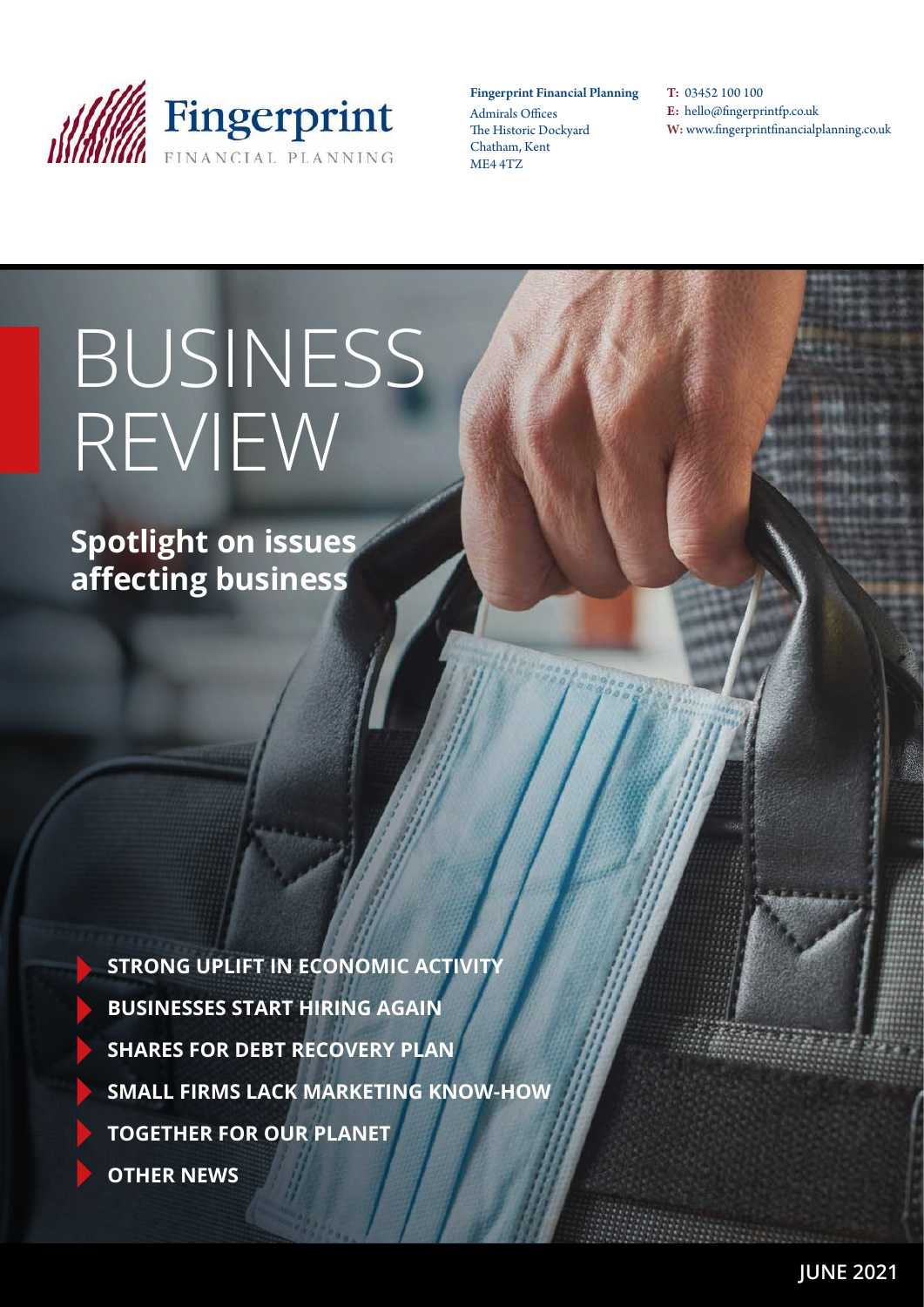# **BUSINESS REVIEW**

### **Strong uplift in economic activity**

**The latest Growth Indicator published by the Confederation of British Industry (CBI), suggests that private sector activity across the economy grew at its fastest pace in almost six years during the three months to May.**

Responses to the survey were collected between 27 April and 17 May from 552 firms, with the latest composite measure recording a total balance of +30%, compared to +1% in the three months to April. In terms of sector performance, business and professional services activity was found to be growing at a record pace, while distribution sales and manufacturing output rose at their fastest rates since August 2018 and December 2018, respectively.

The survey also suggests that private sector growth is set to accelerate even further over the summer, with all sectors anticipating strong growth during the next three months. Indeed, if these expectations were to be met, that would represent the fastest rate of economic growth in the survey's 18-year history.

Commenting on the findings, CBI Lead Economist Alpesh Paleja said, *"As the country slowly but surely reopens, the economy has really taken off. Most sectors have seen a real uplift in activity in recent months and believe that the outlook for the summer is strong."* 

# **Businesses start hiring again**

**Official statistics and survey evidence have highlighted a sharp rise in the number of job vacancies, as renewed business optimism encourages more firms to resume hiring.**

According to the latest data from the Office for National Statistics (ONS), the number of job vacancies rose by 8% in the February-to-April period compared with the previous quarter, with an estimated 657,000 unfilled vacancies. Experimental data being trialled by the ONS also suggests that vacancies for April alone were almost back to pre-pandemic levels, as the rapid vaccine rollout and lockdown easing encouraged employers to recruit more workers.

Survey evidence points to a continuation of this trend, with KPMG research showing that demand for workers in May grew at its fastest rate in over 23 years. Meanwhile, a study conducted by Sage also highlights the strength of hiring intentions, with a third of SMEs saying they expect to hire in 2021, potentially creating around 1.2 million further jobs.

There are, however, growing concerns that this surge in vacancies could lead to a staffing crisis over the summer due to a shortage of workers. Hospitality and events firms in particular are reporting severe recruitment difficulties, partly due to EU workers returning home because of Brexit and the pandemic.

# **Shares for debt recovery plan**

**A report published by the Federation of Small Businesses (FSB) and Ownership at Work, has urged the government to allow struggling companies to convert state-backed loans into employee ownership trusts.**

More than 1.5 million bounce back facilities, with a collective value of over £46bn, have been approved since the start of the pandemic. And there are growing fears that many small companies will struggle to repay these loans, with the Office for Budget Responsibility warning that 40% of bounce back borrowers could default.

The report's authors therefore propose that struggling small firms be given a timelimited amnesty under which Bounce Back Loans could be written off in exchange for all-employee equity stakes vested in employee ownership trusts. In such instances, lenders who provided the loan facilities would be eligible for their 100% government guarantees.

It is argued that replacing unaffordable debt with an employee ownership stake would protect viable smaller firms but in a way that benefits everyone involved. In conclusion, the A Shares for Debt Recovery Plan report states that the move would *'protect livelihoods, spur productivity and pave the way for a small business-led recovery as we seek to emerge from the deepest recession in modern history.'*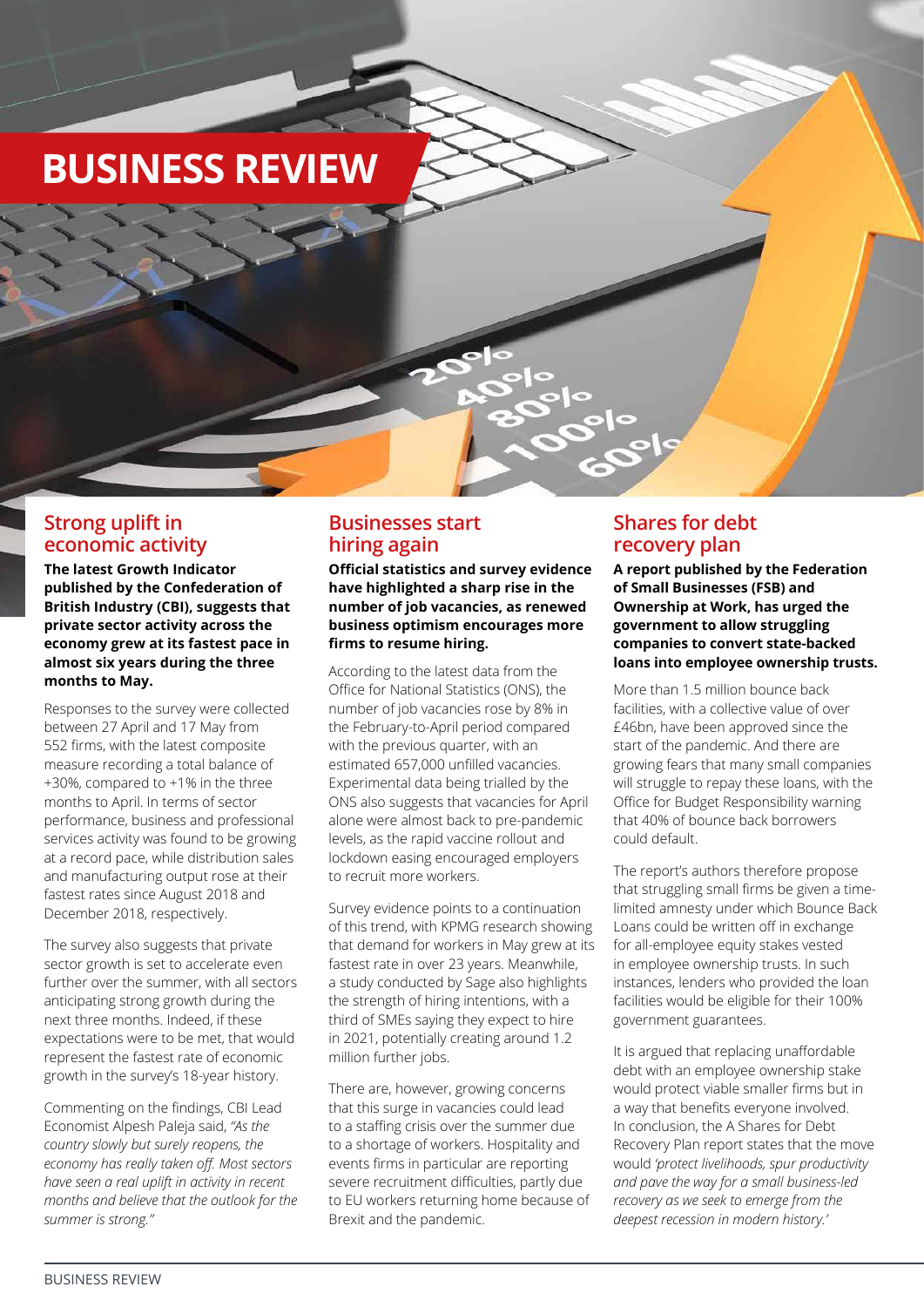# **QUIRKY QUOTE:**

*"Eighty percent of success is showing up"*  — Woody Allen

### **Small firms lack marketing know-how**

**New research commissioned by digital marketing platform Adzooma, suggests that almost half of all UK small business owners lack the skills required to market their business effectively online.** 

According to the survey of 500 leaders of small to medium-sized firms, more than four in 10 had no idea how to create an online profile, while six in 10 had not considered using social media to advertise their business. Furthermore, almost four out of 10 entrepreneurs said their firm did not even have a company website.

The sharp rise in online sales witnessed during the pandemic has resulted in digital marketing becoming an increasingly crucial area for most firms. It is therefore perhaps unsurprising that nearly half of all those business owners surveyed felt they could have increased sales if they had marketed themselves properly online.

Commenting on the findings, co-founder of Adzooma, Rob Wass, said, *"Marketing your business online to be seen and gain greater client exposure is so invaluable in today's market. Having no online presence at all can pose a huge risk to sales and long-term relationships. In order to succeed, businesses must be online and there are platforms and solutions available out there to achieve this."*

### **Together for our Planet**

**A new government campaign has been unveiled, encouraging the country's six million small businesses to lead the way on climate action as part of the UK's drive to net zero.**

Boris Johnson launched the Together for our Planet 'Business Climate Leaders' initiative on 28 May. The campaign urges all small and micro businesses to visit the new online UK Business Climate Hub, where they can find practical tools, resources and advice to help understand their emissions and develop a plan to tackle them.

The hub also provides specific ideas for steps firms could take, such as installing energy saving light bulbs, switching to electric vehicles, introducing environmentally-friendly packaging options, or offering a cycle to work scheme. Firms who make a net zero commitment via the hub will be recognised by the UN Race to Zero campaign and will become 'climate leaders', inspiring others in the community to take positive environmental action.

Commenting on the initiative, the Prime Minister said, *"Every step that a small business takes on their journey to net zero adds up – not only in protecting the health of the planet but also in future-proofing their business and encouraging new investment, new customers and new opportunities for growth."*

# *OTHER* **NEWS**

#### **END TO SMALL BUSINESS ACCOUNT DELAYS**

Representatives of High Street banks have assured a Treasury Committee of MPs that they are back to opening small business accounts as normal, after pressures at the height of the pandemic created difficulties for new applicants. Committee Chairman, Mel Stride, welcomed the news but insisted they would *"keep a close eye"* on the issue and on bank commitments to support small businesses as the country emerges from the pandemic.

#### **VAT DEFERRAL SCHEME CLOSING SOON**

Businesses who deferred paying their VAT between March and June 2020 need to act quickly if they wish to take advantage of HMRC's VAT Deferral New Payment Scheme. Over half a million firms deferred VAT payments last spring, with the scheme allowing them to repay the money owed in monthly, interest-free instalments. To do so, however, businesses need to opt in via the scheme's online portal, which will close on 21 lune.

### **TCR SCHEME TO CLOSE**

The government and Association of British Insurers have confirmed that the Trade Credit Reinsurance (TCR) scheme will close on 30 June. The scheme was designed as a temporary solution to help struggling firms secure insurance cover for transactions during the pandemic, but the government believes that the positive outlook for economic recovery means the private sector can now resume that role.